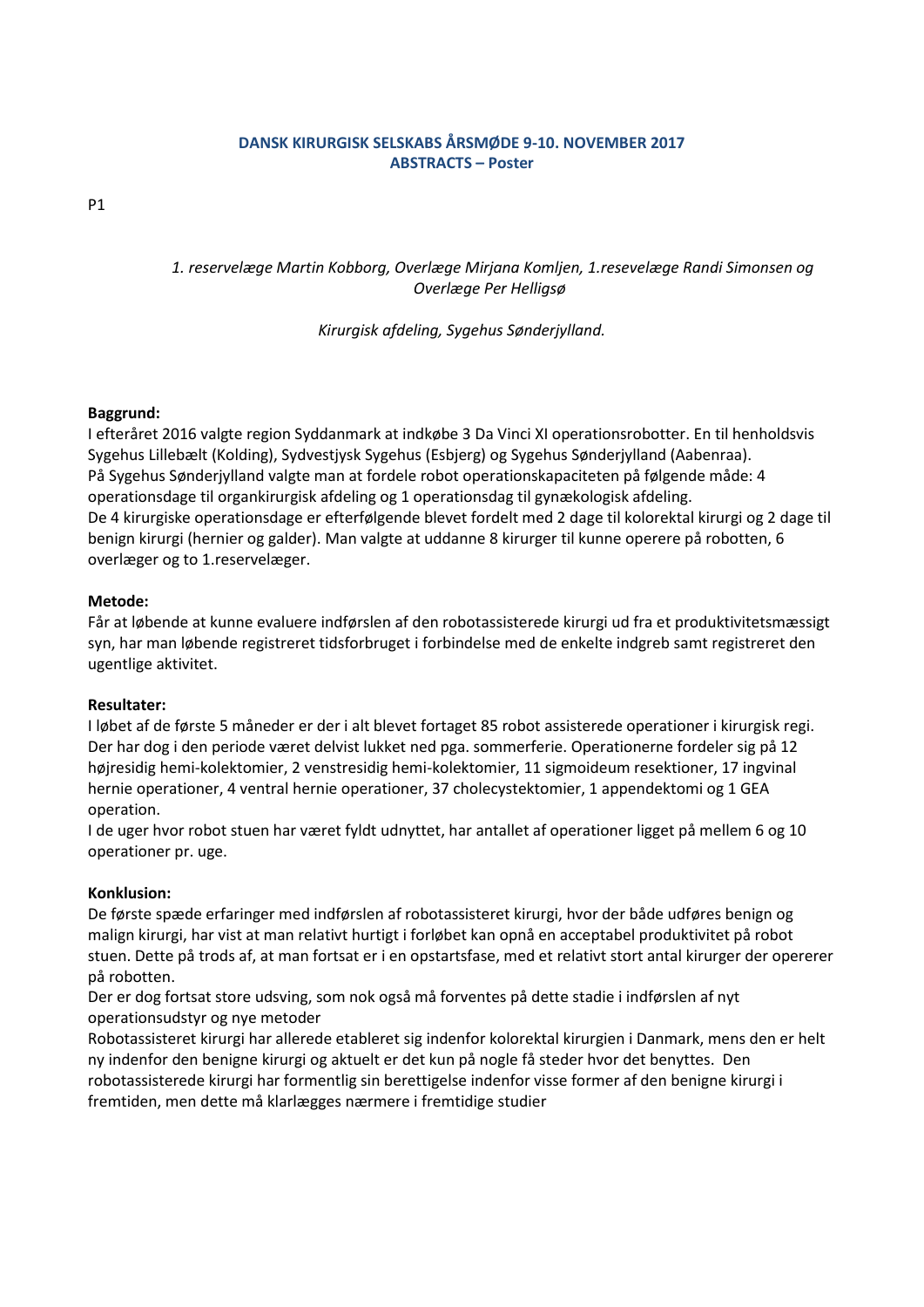# **The pharmacokinetics of fosfomycin and metronidazole after intraperitoneal administration in patients undergoing appendectomy for uncomplicated appendicitis**

*Siv Fonnes,<sup>1</sup> Johan Juhl Weisser,<sup>2</sup> Barbara Juliane Holzknecht,<sup>3</sup> Magnus Arpi,<sup>3</sup> Jacob Rosenberg<sup>1</sup>*

*1 Center for Perioperativ Optimering, Gastroenheden, Herlev og Gentofte Hospital*

*2 Institut for Farmaci, Københavns Universitet*

*3 Klinisk Mikrobiologisk Afdeling, Herlev og Gentofte Hospital*

# **Background**

We aimed to investigate the pharmacokinetics of fosfomycin and metronidazole after intraperitoneal administration of the combination of fosfomycin, metronidazole, and recombinant human granulocytemacrophage colony-stimulating factor (rhGM-CSF) in patients undergoing laparoscopic appendectomy for uncomplicated appendicitis.

### **Methods**

We included eight otherwise healthy men undergoing laparoscopic appendectomy. The trial treatment was administered and left in the abdominal cavity. Trial drugs consisted of 4 g fosfomycin, 1 g metronidazole, and 50 µg rhGM-CSF in a total volume of 500.2 ml. Blood samples were collected prior to and  $\frac{1}{2}$ , 1, 2, 4, 8, 12, and 24 hours after administration. High Pressure Liquid Chromatography-Mass Spectrometry was used for pharmacokinetic investigations. Antimicrobial susceptibility was investigated for intraoperatively collected specimens.

# **Results**

The median C<sub>max</sub> for fosfomycin in plasma was 129 mg/l, median T<sub>max</sub> 1 hour, and median T<sub>½</sub> 3.5 hours. The median C<sub>max</sub> for metronidazole in plasma was 13.6 mg/l, median T<sub>max</sub> 2 hours, and median T<sub>1/2</sub> 7.7 hours. All aerobe bacteria were susceptible to fosfomycin and all anaerobe were susceptible to metronidazole.

# **Conclusion**

Plasma concentrations of fosfomycin and metronidazole were lower than the intraperitoneally administrated concentrations, though, still within therapeutic range.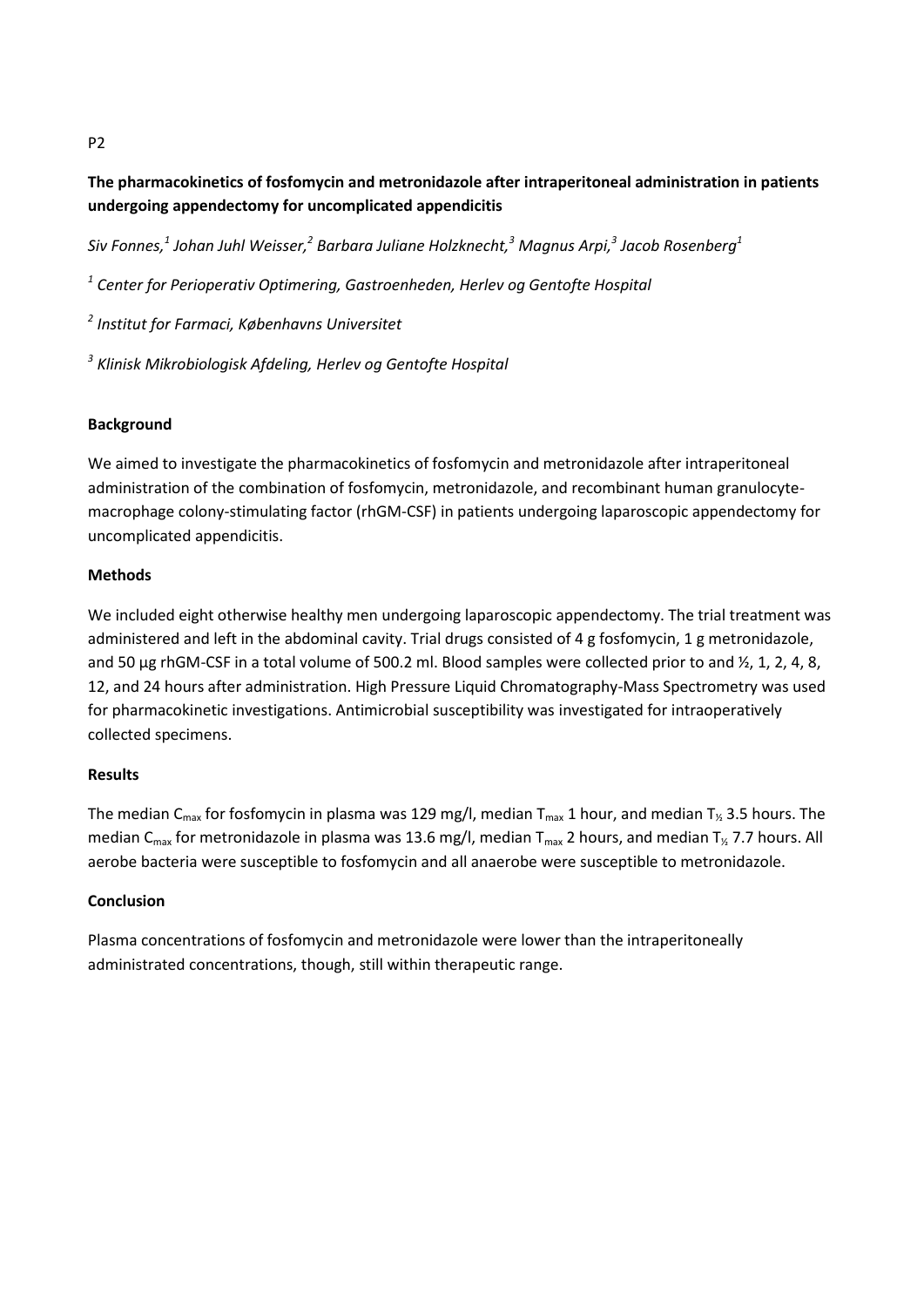# **Characterisation of abdominal surgical diseases associated with Yersinia infections: a systematic review**

*T. Rasmussen<sup>1</sup> , S. Fonnes<sup>1</sup> , A. Brunchmann<sup>2</sup> , B. Holzknecht<sup>3</sup> , J. Rosenberg<sup>1</sup>*

*<sup>1</sup>Center for Perioperativ Optimering (CPO), Gastroenheden, Kirurgisk Sektion, Herlev og Gentofte Hospital, Københavns Universitet, Herlev Ringvej 75, 2730 Herlev*

*<sup>2</sup> Det sundhedsvidenskabelige Fakultet, Københavns Universitet, Blegdamsvej 3B, 2200 København N*

*<sup>3</sup>Klinisk Mikrobiologisk Afdeling, Herlev og Gentofte Hospital, Københavns Universitet, Herlev Ringvej 75, 2730 Herlev*

### **Background and objectives**

Yersinia infection affects the terminal ileum and lymph nodes. Therefore it has been reported to mimic the symptoms of appendicitis. We aimed to systematically characterize the suspected or confirmed abdominal diseases and/or surgeries associated with *Yersinia* infection. Our aim was to identify which suspected or confirmed abdominal surgical diseases were associated with *Yersinia* infection.

### **Methods**

This systematic review followed the PRISMA-guidelines and a protocol was registered at PROSPERO prior to data extraction (CRD42016053252). PubMed and EMBASE were last searched systematically on the 7<sup>th</sup> of September 2017. All types of studies written in Danish, English, German, Norwegian, or Swedish were included. We included articles with ≥5 participants with suspected or confirmed abdominal surgical diseases and/or undergoing abdominal surgery. The participants had to be tested for *Yersinia species*.

### **Results**

We included 32 studies in this systematic review. All included studies reported on diseases or symptoms related to the right lower quadrant of the abdomen, as most studies concerned appendectomies (78%), appendicitis (31%), normal appendixes (25%), mesenteric lymphadenitis (25%), or terminal ileitis (19%).

### **Conclusion**

Higher rates of *Yersinia spp*. especially *Y. enterocolitica* were found in patients with terminal ileitis. This review found that the *Yersinia spp.* may have a role as an appendicitis mimicking disease, however, geographical variation is present and generally higher rates are found in Northern Europe.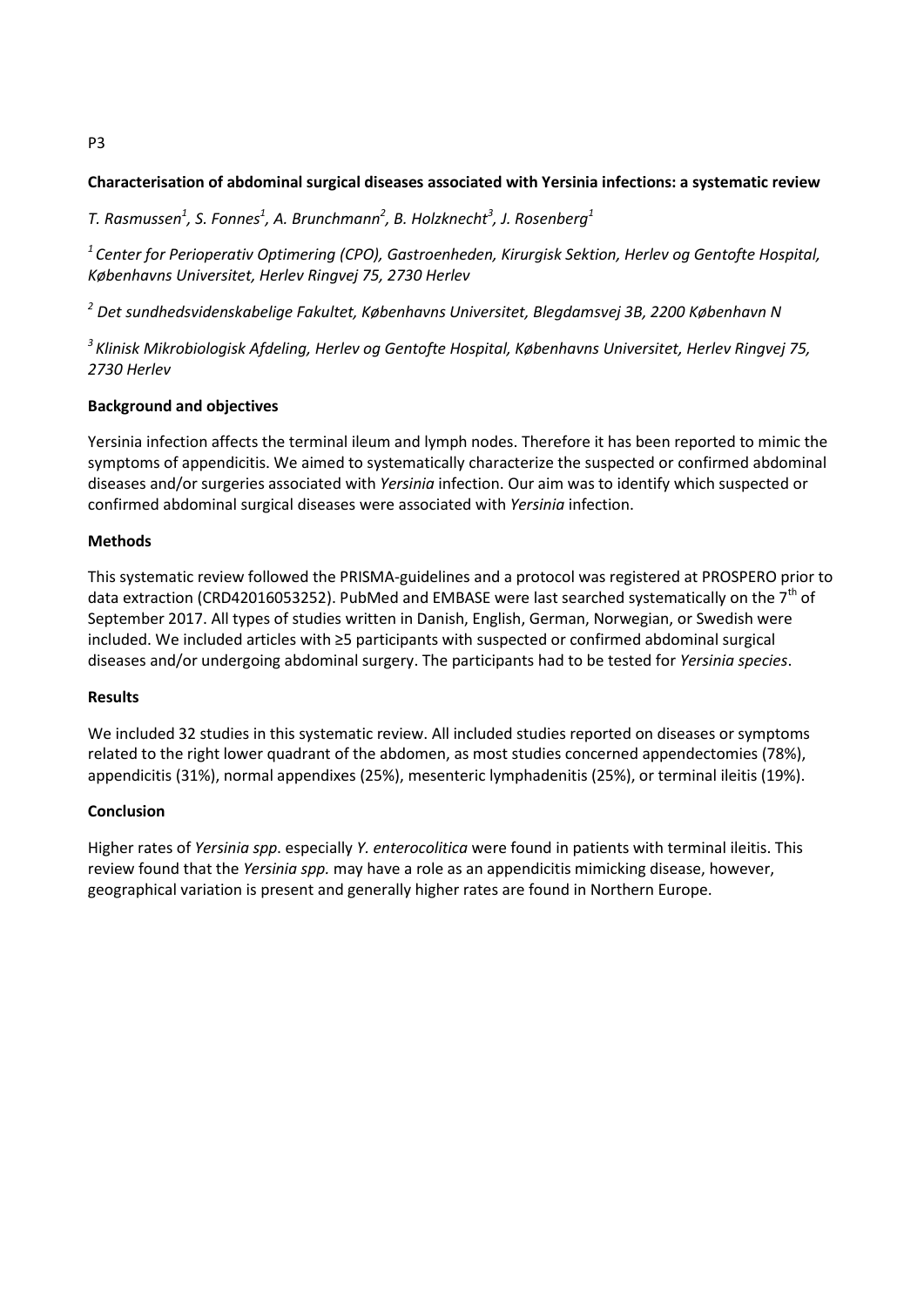### **Prophylactic antidepressive treatment in patients with cancer: a systematic review of randomized controlled trials**

*Jawad Ahmad Zahid<sup>1</sup> , MS., Ole Grummedal Christiansen<sup>1</sup> , BMSc., Michael Tvilling Madsen<sup>1</sup> , MD., Ismail Gögenur<sup>1</sup> , DMSc., MD.*

*1. Center for Surgical Science, Department of Surgery, Zealand University Hospital, University of Copenhagen.*

#### **Abstract**

#### **Purpose**

Depression and depressive symptoms are prevalent in patients with cancer and cause insufficient care and increased mortality. Depression is underdiagnosed and therefore patients often do not receive adequate treatment of depression. In this systematic review, we have assessed the evidence of primary prophylactic treatment of depression in patients with cancer.

#### **Methods**

The systematic review was prospectively registered at PROSPERO and was conducted according to the Preferred Reporting Items for Systematic Review and Meta-Analysis (PRISMA) guidelines. Five electronic databases were searched on the 9<sup>th</sup> of December 2016 and two independent reviewers screened the papers. Randomized controlled trials of adult patients with cancer treated prophylactically with an antidepressive intervention of any kind using validated assessment tools to measure depression or depressive symptoms were included. No language or publication year restrictions were applied. The Cochrane Collaboration's tool for assessing risk of bias in randomized trials was used to assess the methodological quality of the included studies.

#### **Results**

Seventeen studies were included of which seven studies reported a statistically significant prophylactic effect on depression with a variety of interventions. Effect was shown of pharmacological, psychotherapeutical, and other interventions (e.g. specialized nursing and exercise). Ten studies showed no significant effect and covered similar types of interventions. Only one study had overall low risk of bias and the rest had high risk of bias predominantly due to blinding, incomplete data, or allocation concealment.

#### **Conclusion**

Preventive measures have been examined in with cancer, but no convincing evidence for any specific intervention is present in the current literature. Further high quality studies testing safe interventions are highly needed.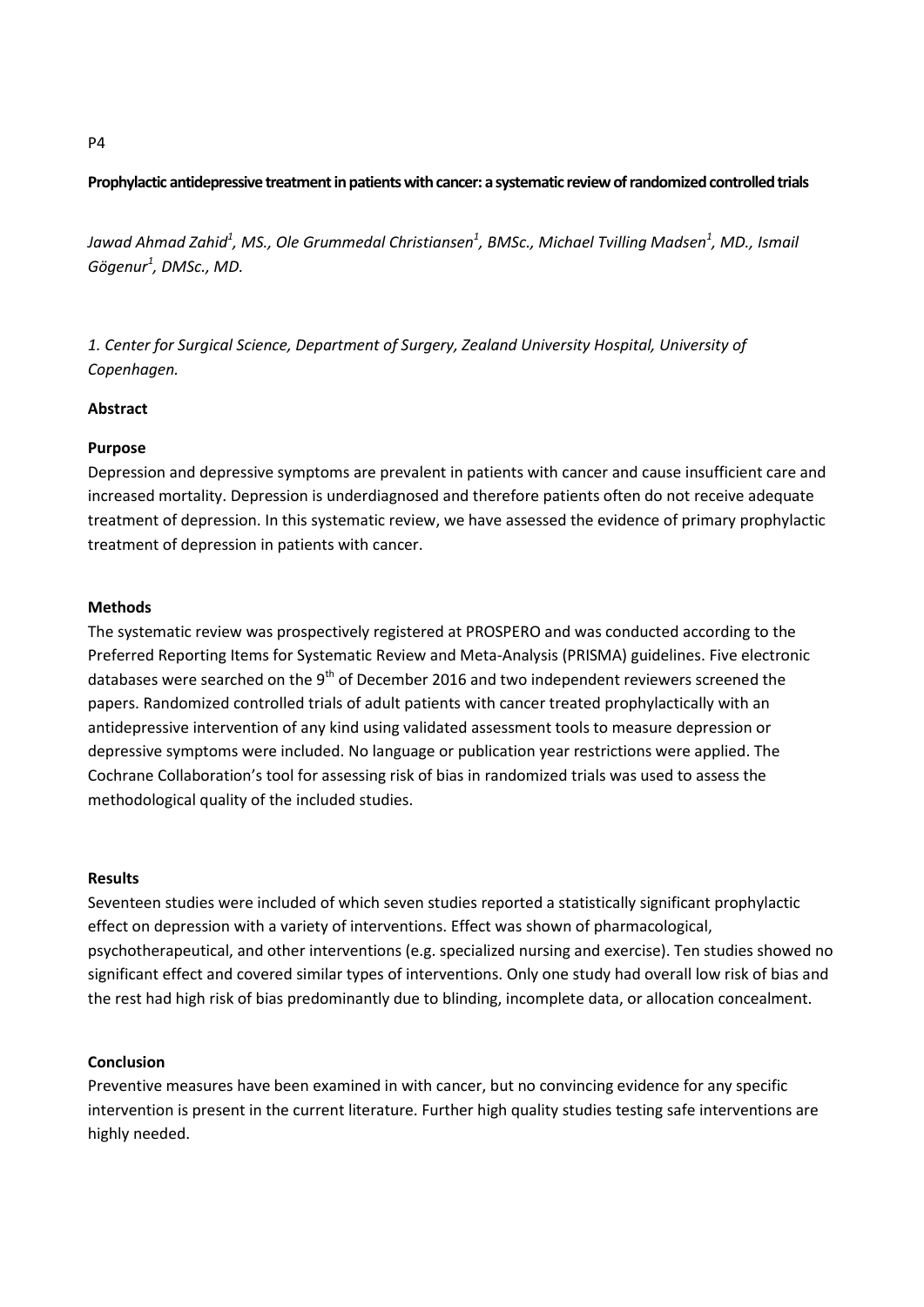# **Riskoen for anastomoselækage efter højresidig hemikolektomi er ikke afhængig af anastomosetype (stapled versus håndsyet)**

*Sarah Nielsen, reservelæge, Anne Fogh Juvik, 1. reservelæge, Mai-Britt Tolstrup, overlæge, Mads Klein, 1.reservelæge*

*Gastroenheden, Herlev Hospital*

# **Baggrund**

Tidligere studier tyder på, at der kan være en sammenhæng mellem valg af anstomosetype (stapled eller håndsyet) og risikoen for anastomoselækage efter højresidig kolonresektion med primær ileocolisk anastomose. Formålet med dette studie var derfor at undersøge, om der er en sammenhæng mellem anastomosetypen og lækageraten efter højresidig hemikolektomi eller ileocoekalresektion på Herlev Hospital og derved bidrage til den igangværende debat på området.

### **Metode**

Patienter, der fik foretaget elektiv eller akut højresidig hemikolektomi, udvidet højresidig hemikolektomi eller ileocoecalresektion med primær anastomose på Herlev Hospital i perioden 2009 – 2016 blev inkluderet i studiet. Data blev hentet fra DCCG-databasen og fra en lokal database for akut kirurgi. Anastomoseteknik, anastomoselækagerate og potentielle confounders blev registreret fra databaserne og ved manuel journalgennemgang. Herefter blev der foretaget multivariat logistisk regressions analyse.

### **Resultater**

754 patienter blev inkluderet i studiet. Af disse udviklede 3,4% anastomoselækage. Der var ingen statistisk signifikant forskel, mellem gruppen der fik en håndsyet anastomose, og dem der fik en stapled anastomose. Anastomoselækage ved håndsyede anastomoser:3,6% (8/225)og ved staplede anastomoser: 3,4% (18/530); p=0,913. Multivariat analyse inkluderende køn, rygning, alkohol, blodtransfusion, ASA-gruppe, akut vs. elektiv kirurgi og laparoskopisk vs. åben kirurgi identificerede ingen statistisk signifikante risikofaktorer for anastomoselækage.

# **Konklusion**

Vi fandt ingen statistisk signifikant forskel i anastomoselækageraten mellem håndsyede og staplede anastomoser efter højresidig kolonresektion med primær ileocolisk anastomose. Pga. den begrænsede samplesize, kan der ikke drages endelige konklusioner ud fra dette ene studie, men det kan bidrage væsentligt til debatten om valg af anastomosetype til højresidig hemikolektomi.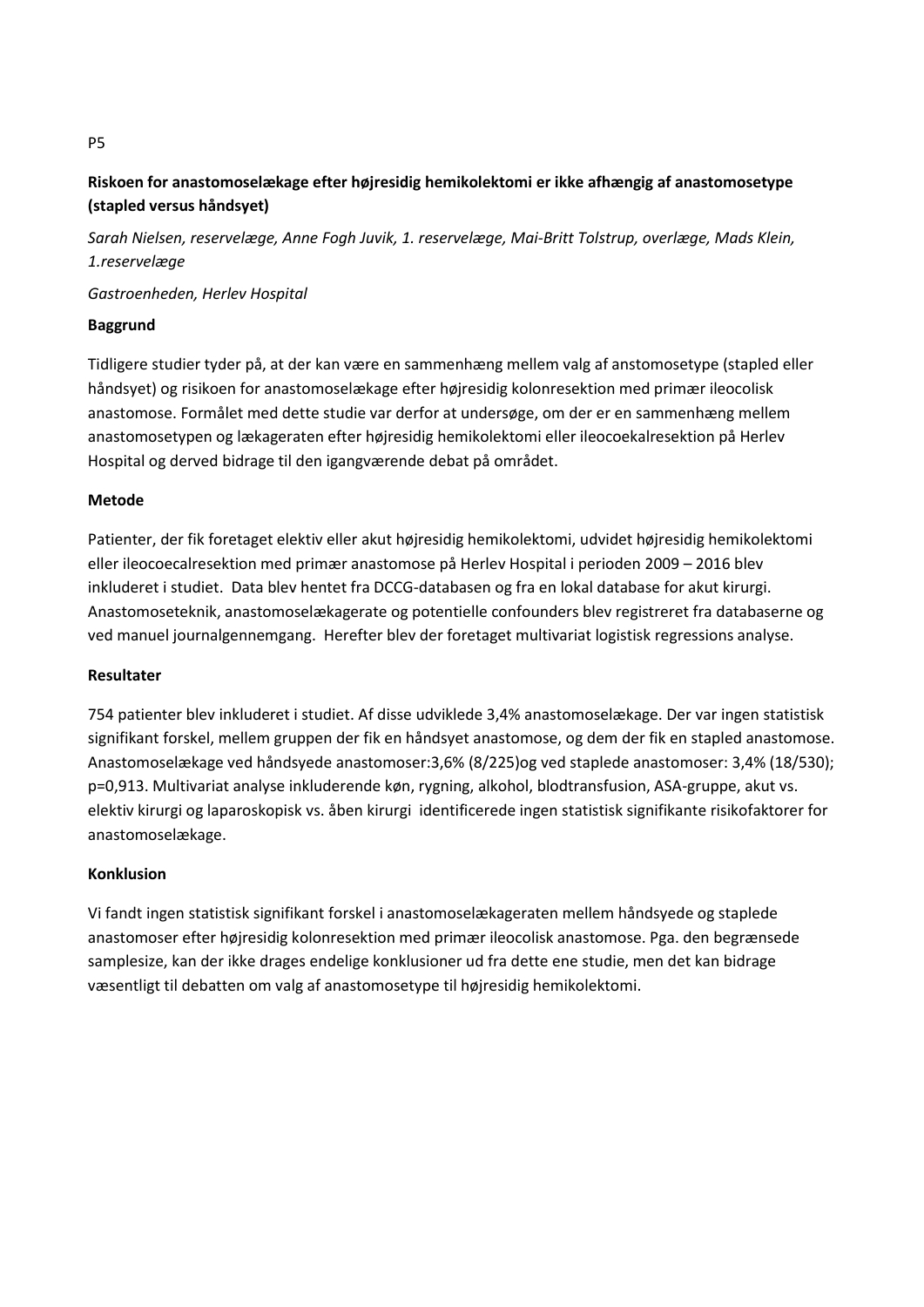### **Genindlæggelser og forlængede indlæggelser efter kolorektalkræft operationer i en ERAS kohorte**

*Astrid Louise Bjørn Bennedsen, Jens Ravn Eriksen, Ismail Gögenur Kirurgisk Afdeling, Sjællands Universitetshospital*

### **Baggrund**

Gennem Enhanced Recovery After Surgery (ERAS) protokoller forsøger man ved multimodale peroperative tiltag at reducere det kirurgiske stress. Effekten af ERAS er blevet vist ved både åben og laparoskopisk kirurgi, hvor indlæggelsestiden samt komplikationsraten er faldet. Trods ERAS regimer er der stadig patienter med forlængede indlæggelser og eller genindlæggelser. Formålet med dette databasestudie er at identificere og karakterisere disse patienter ud fra peroperative faktorer.

### **Metode**

Et retrospektivt databasestudie bestående af udtræk fra DCCG og fra en lokal projektdatabase. Alle patienter opereret elektivt for kolorektalkræft 1.maj 2013 til og med 31.maj 2015 på Kirurgisk Afdeling, Sjællands Universitetshospital, blev inkluderet. Data bestod af præoperativ, operativ og postoperativ information. Follow-up tid var 30 dage efter primær postoperativ udskrivelse. Primære outcomes var antallet af forlængede indlæggelse, defineret som indlæggelser ≥10 dage efter primær operation, samt antallet af genindlæggelser, defineret som genindlæggelser indenfor 30 dage efter primær udskrivelse.

### **Resultater**

I alt blev 587 patienter inkluderet. Heraf havde 78 (13,4 %) patienter en forlænget indlæggelse, og 81 (13,8 %)patienter blev genindlagt indenfor 30 dage. Forlænget indlæggelse var signifikant associeret til en American Society of Anesthesiologists (ASA) Score på III og varighed af operation ≥ 245 minutter. Genindlæggelse var signifikant associeret med en ASA score på III og operativ blødning ≥50 ml.

### **Konklusion**

Det er vigtigt at søge at udpege de patienter, der kræver særlig optimering af behandling og pleje, med henblik på at bedre deres postoperative restitution og reducere lidelser og udgifter forbundet med forlængede indlæggelser og reoperationer. Præoperative faktorer som en ASA score på III og intraoperative faktorer forbundet med komplicerede resektioner som forlænget operationstid og et blodtab kan være prædiktorer for patienter med forlængede indlæggelser eller genindlæggelser.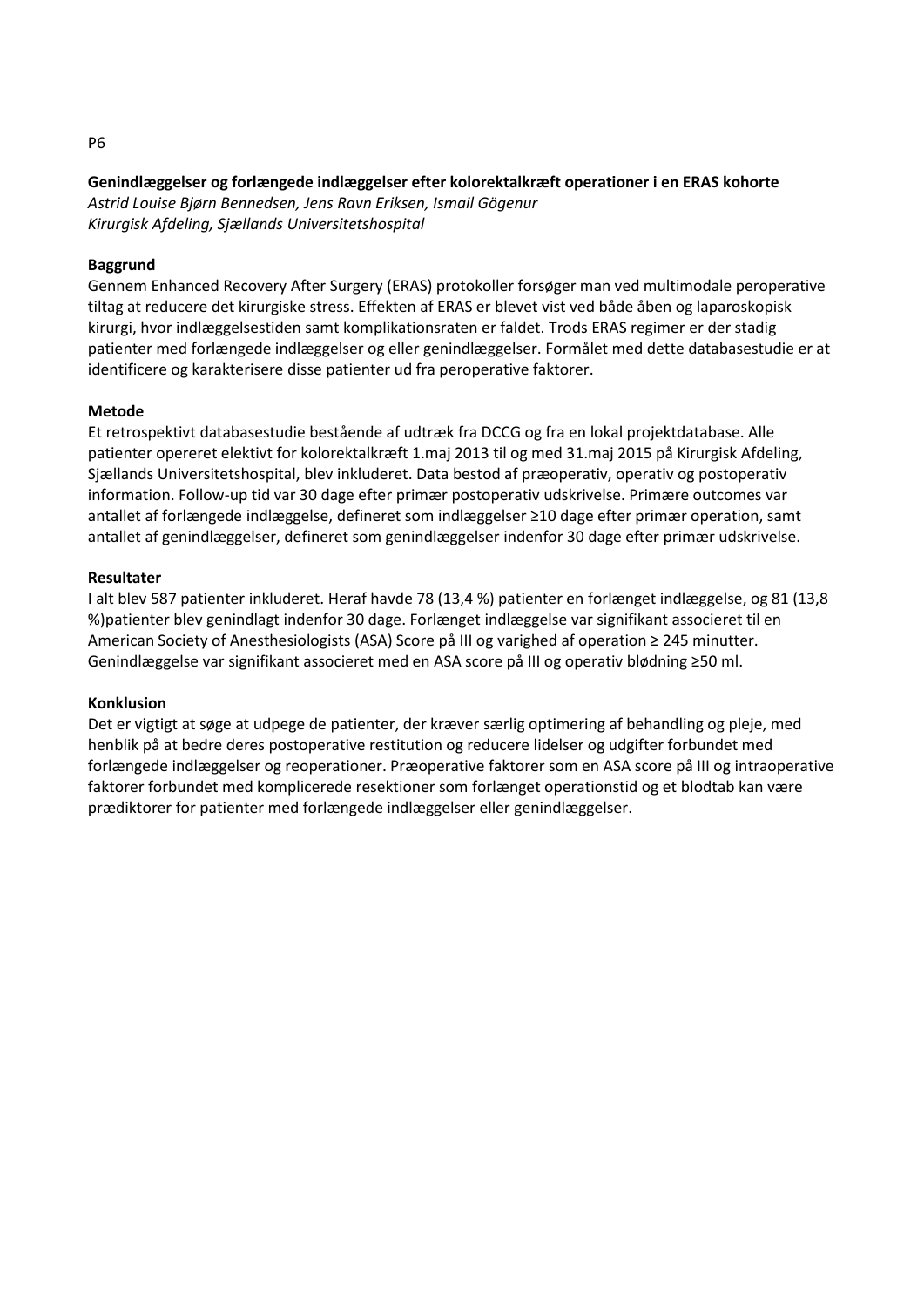# **Titel: Ileocoecal invagination forårsaget af neuroendokrin tumor**

Forfatter: 1.Reservelæge Randi M. Simonsen, 1. reservelæge Martin Kobborg, Ovl. Mindaugas Tiskus og Ovl. Per Helligsø

Afdeling: Organkirurgisk Klinik, Sygehus Sønderjylland

Baggrund: Ileocoecal invagination hos voksne er sjælden og kan forårsages af mange årsager. Herunder adenomer, adhærancer, inflammatorisk tarmsygdom og endometriose samt flere maligne tilstande.

Metode: Her vil vi præsentere en case med en 69 årig kvinde, der koloskoperes ½ år efter initiale symptomer med to episoder med voldsomme mavesmerter og pga. positiv fæces blod prøve (iFOBT). Pt. er fuldstændig symptomfri og har normal afføring. Koloskopi påviser ileocoecal invagination, hvorfra der biopteres. CT-skanning viser fedt impression i valvula Bauhini og væskefyldt terminale ileum. Biopsier viser normal ileum slimhinde. Ved klinisk kontrol er pt. fortsat upåvirket og der aftales at pt. kommer til ny kontrol 3 mdr. efter. 2 mdr. efter bliver pt. akut indlagt pga. ileuslignende symptomer og får ved ny CT-skanning påvist ileocoecal invagination, og efterfølgende højresidigt hemicolectomeret. Patologi viser neuroendokrin tumor (NET G2) med to lymfeknudenetastaser.

# Resultater:

Konklusion: En sjælden case med ileocoecal invagination hos en voksen, som først mistænkes at være benign understøttet af CT-skanning og biopsier. Efter ileustilstand og højresidig colektomi påvises neuroendokrin tumor. Det er fortsat forskellige muligheder hvorledes en pt. med ileocoecal invagination kan udredes og behandles, men ved symptomer er kirurgi nødvendig.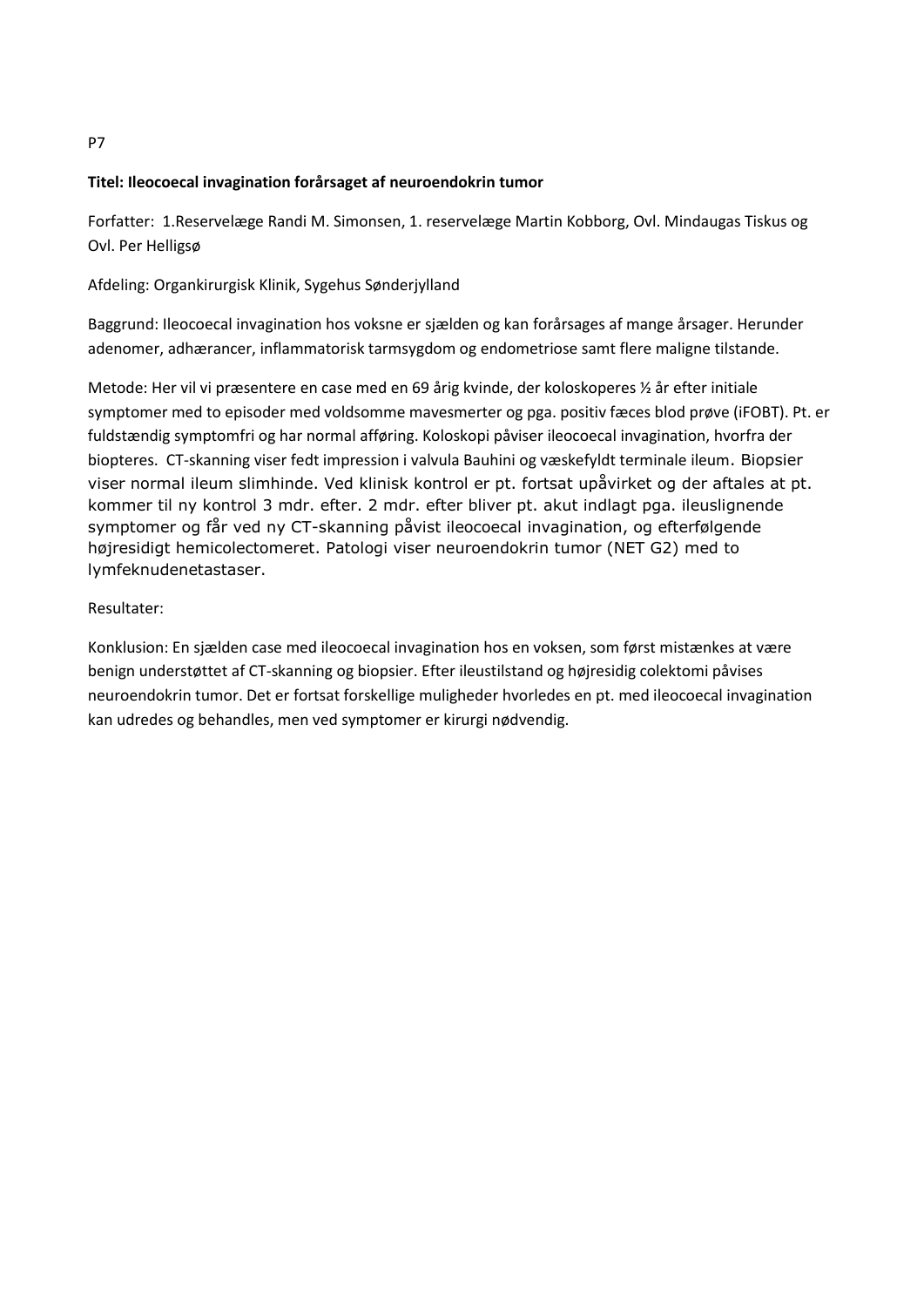# **OVERVÆGT OG GASTRO-ESOPHAGEAL REFLUKSSYGDOM (GERD)MEKANISMER OG BEHANDLINGSPRINCIPPER**

*1,3Melina Capello, <sup>1</sup> Peter Rask, <sup>1</sup> Einar Pahle og 1,2Michael F Nielsen*

# *<sup>1</sup>Mave-, Tarm- og Brystkirurgi, Regionshospital Viborg, <sup>2</sup>Department of Surgery, Royal Infirmary of Edinburgh, Edinburgh, Scotland og ³ Mavetarm Kirurgisk Speciale, Klinik Kirurgi og kræftbehandling, Aalborg Universitetshospital*

#### **Baggrund**

Patofysiologiske, anatomiske og hormonale mekanismer forbinder gastroesophageal reflukssygdom (GERD) og fedme. Overvægt øger risikoen for GERD. Prævalensen af GERD hos overvægtige er 37-72%, mod 10- 20% blandt normalvægtige. I Danmark er andelen af overvægtige med BMI over 30 kg/m<sup>2</sup> 13 %, og incidensen er stigende.

#### **Formål**

Ved en litteraturgennemgang at redegøre for sammenhængen mellem overvægt og GERD.

#### **Resultater**

Forekomsten af GERD er relateret til BMI. 58 % af svært overvægtige har GERD. Både de anatomiske forhold og den gastroesophageale sphincter (GES) påvirkes af fedme. Overvægtige har større risiko for at udvikle et hiatushernie og har støre mængder intraabdominalt fedt, hvilke påvirker GES funktion. Fedme er ledsaget af esophageal motilitetsdysfunktion, og øget mængde intraabdominalt fedt medfører svækkelse af GES.

### **Behandling**

Behandlingen af GERD består af livsstilsændringer og medicinsk terapi. Kirurgisk behandling overvejes når vægttab og medicinske behandlingstiltag ikke har givet tilfredsstillende effekt. Fundoplikation (LF) hos overvægtige er vanskeligt. Den er forbundet med en forhøjet risiko for komplikationer og recidiv. Den frarådes til patienter med BMI > 35. Laparoskopisk gastric bypass (LGB) har effekt på både reflukssymptomer og på fedmerelaterede følgesygdomme. Desuden nedsætter LGB syreproduktionen i ventriklen, og indgrebet ophæver den duodeno-gastriske refluksmekanisme. Laparokopisk Sleeve gastrectomi (LSG) forårsager vægttab, men proceduren vil også på grund af risikoen for læsion af sphincterapparatet kunne medføre en forværring eller de novo refluxtilstand.

#### **Konklusion**

Behandlingen af overvægtige med GERD er kompleks. Den bør tilrettelægges efter graden af overvægt og individuel klinisk vurdering. Vægttab udgør en hjørnesten i behandlingen af overvægtige med GERD. Vedvarende vægttab på mere end 5 % opnås kun ved bariatrisk kirurgi. Komplikationsraten og recidivfrekvens ved LF vokser med stigende BMI. Hos svært overvægtige med refluks er LGB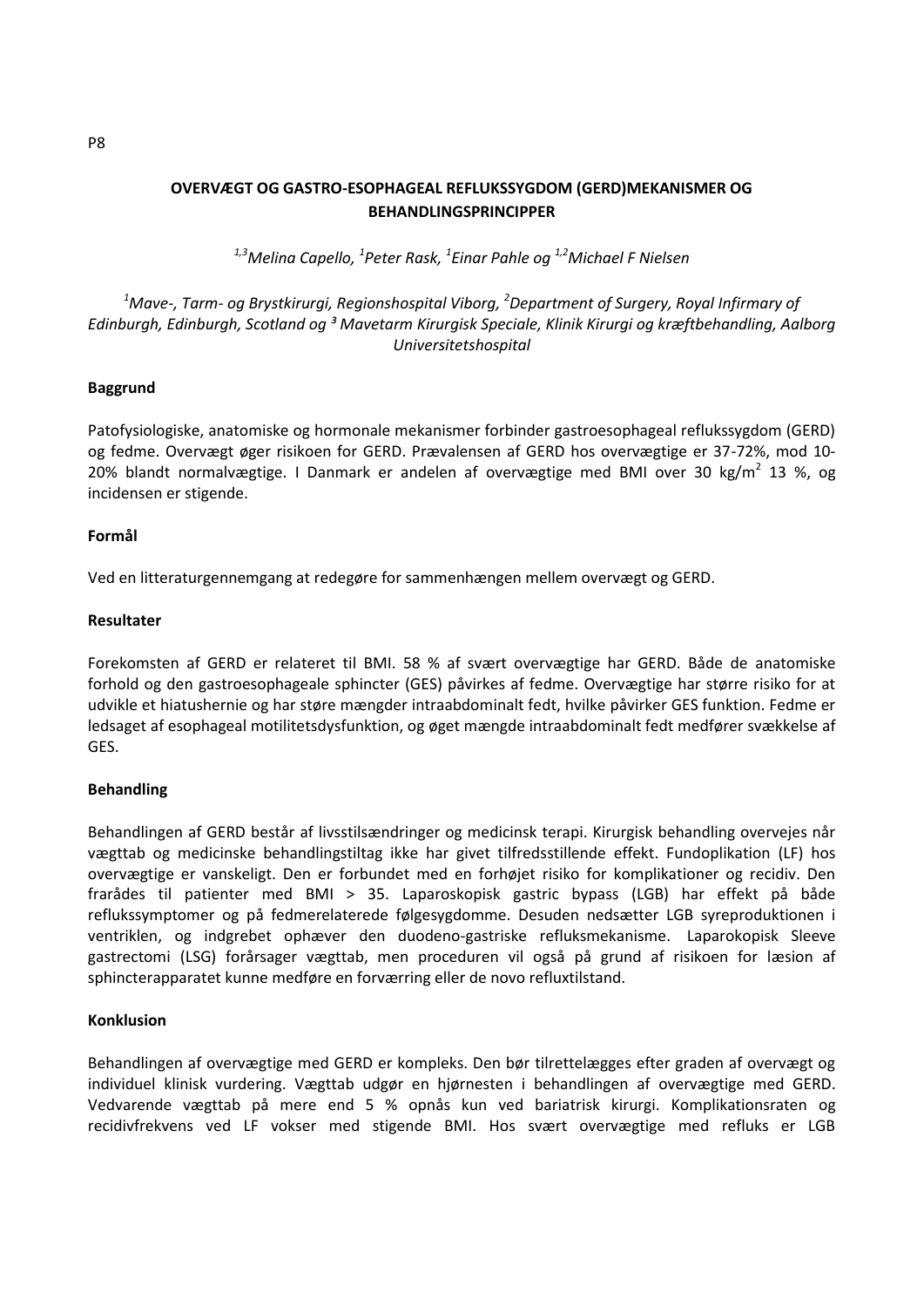førstevalgsbehandling. Kliniske studier viser modstridende resultater om LGS og dens effekt på GERD. Derfor anbefales: BMI < 30 LF, BMI 30-35 10% vægttab og LF, BMI > 35 LGB.

P9

# **EB1 protein alteration characterizes sporadic but not ulcerative colitis associated colorectal cancer**

*Sophie L. Kollbeck (1), Timo Gemoll (1), Karl F. Karstens (1), Gia G. Hò (1), Sonja Hartwig (2,3), Sarah*

*Strohkamp (1), Katharina Schillo (1), Christoph Thorns (4),*

*Martina Oberländer (1), Kathrin Kalies (5), Stefan Lehr (2,3), Jens K. Habermann (1) (1) Section for Translational Surgical Oncology and Biobanking, Department of Surgery, University of Lübeck and University Hospital Schleswig-Holstein, Campus Lübeck, Ratzeburger Allee*

*160, D-23538 Lübeck, Germany*

*(2) Institute of Clinical Biochemistry and Pathobiochemistry, German Diabetes Center at the Heinrich-Heine-University Düsseldorf, Leibniz Center for Diabetes Research, Auf'm Hennekamp 65, D-*

*40225 Düsseldorf, Germany*

*(3) German Center for Diabetes Research (DZD), Ingoldstädter Landstraße 1, D-85764 München-Neuherberg, Germany*

*(4) Department of Pathology, University Hospital Schleswig-Holstein, Campus Lübeck, Ratzeburger Allee 160, D-23538 Lübeck, Germany*

*(5) Institute of Anatomy, University of Lübeck, Ratzeburger Allee 160, D-23538 Lübeck, Germany*

# **baggrund**

While carcinogenesis in Sporadic Colorectal Cancer (SCC) has been thoroughly studied, less is known about Ulcerative Colitis associated Colorectal Cancer (UCC). This study aimed to identify and validate differentially expressed proteins between clinical samples of SCC and UCC to elucidate new insights of UCC/SCC carcinogenesis and progression.

# **metode**

Fresh frozen tissue of UCC (n=10) matched with SCC (n=10) was investigated. Proteins of cancerous intestinal mucosal cells were obtained by Laser Capture Microdissection (LCM) and compared by multiplex-fluorescence two-dimensional gel electrophoresis (2-D DIGE). Significant spots were identified by mass spectrometry. After Ingenuity pathway evaluation (IPA), three proteins [Microtubule-associated protein R/EB family, member 1 (EB1), Heat shock 27 kDA protein 1 (HSPB1), and Annexin 5 (ANXA5)] were chosen for further validation by Western blotting and tissue microarray-based immunohistochemistry.

# **resultater**

2-D DIGE and mass spectrometry identified 67 proteoforms representing 43 distinct proteins. After analysis by Ingenuity Pathway Analysis®, subsequent Western blot validation proofed the differential expression of HSPB1 and EB1 while the latter one showed also expression differences by immunohistochemistry.

# **konklusion**

This study identified significant differences in protein expression of colorectal carcinoma cells from UCC patients compared to patients with SCC. Particularly, EB1 was validated in an independent clinical cohort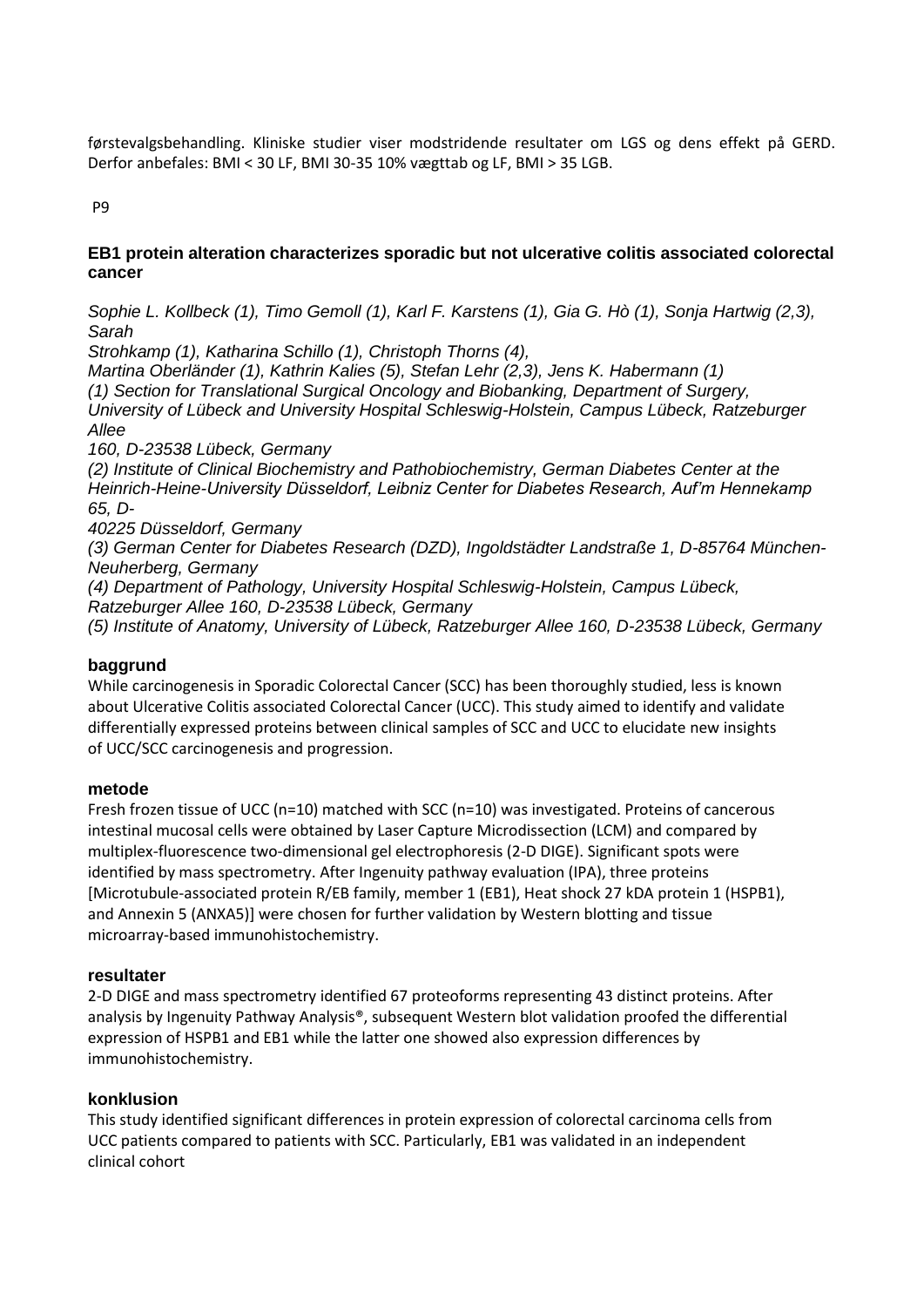# **Genetisk ekspressions-profilering hos kirurgiske patienter viser ændringer i ekspressionen af gener involveret i endotheldysfunktion**

**Forfattere**: Kevin John Hansen<sup>1</sup>, Sara Kehlet Watt<sup>1</sup>, Vibe Skov<sup>2</sup>, Mads Thomassen<sup>3</sup>, Torben A. Kruse<sup>3</sup>, Mark *Burton<sup>3</sup> , Ismail Gögenur<sup>1</sup> .*

### **Afdelinger***:*

- *1. Sjællands Universitets Hospital, Kirurgisk afdeling Roskilde*
- *2. Sjællands Universitets Hospital, Hæmatologisk afdeling Roskilde*
- **3.** *Odense Universitets Hospital, Afdeling for Klinisk Genetik*

**Baggrund**: Patienter med endotheldysfunktion har langt højere risiko for at udvikle postoperativ myokardieskade og har øget 30 dages mortalitet.

Den præcise mekanisme bag endotheldysfunktion er ukendt, men formodes at være relateret til Nitrogen Oxid (NO) tilgængelig i karbanen.

Vi har undersøgt ekspressionen af gener relateret til NO-sGC-PKG signalvejen præ- og postoperativt hos patienter, der fik foretaget laparoskopisk colon-cancer kirurgi.

**Metode**: I et pilotstudie med 6 patienter, opereret for colon-cancer, udførtes helblodsgenetisk transkriptionsprofilering på blodprøver taget dagen inden operationen samt 1,2,3 og 10 dage postoperativt. Alle blev opereret laparoskopisk under intravenøs anæstesi, og fulgte et peri-operativt ERASregime.

Blodprøver blev taget i PAX-gene rør, hvorfra total mRNA blev ekstraheret og hybridiseret til Affymetrixchips.

Baggrundskorrektion, normalisering og gen-ekspressions beregninger blev lavet i R, ud fra "robust multiarray average" metoden. T-test limma blev udført for at beregne forskelle i gen ekspressionen mellem præog postoperative blodprøver. Gener med en FDR <0.05 blev vurderet signifikant ændrede.

**Resultater**: 7 gener var signifikant, differentielt udtrykt. Disse var GUCY1A3, GUCY1B3, PRMT1, PRMT5, PRMT8, DDAH2 og PDE5A.

Til sammen tegner disse gener et billede af øget NO-følsomhed på receptor niveau, nedsat NO-følsomhed på second messenger niveau og mindre hæmning af NO syntasen.

**Konklusion:** Kirurgisk stress medfører signifikante forandringer i ekspressionen af gener i NO-sGC-PKG signalvejen. I forhold til endotheldysfunktion er disse forandringer ikke entydige.